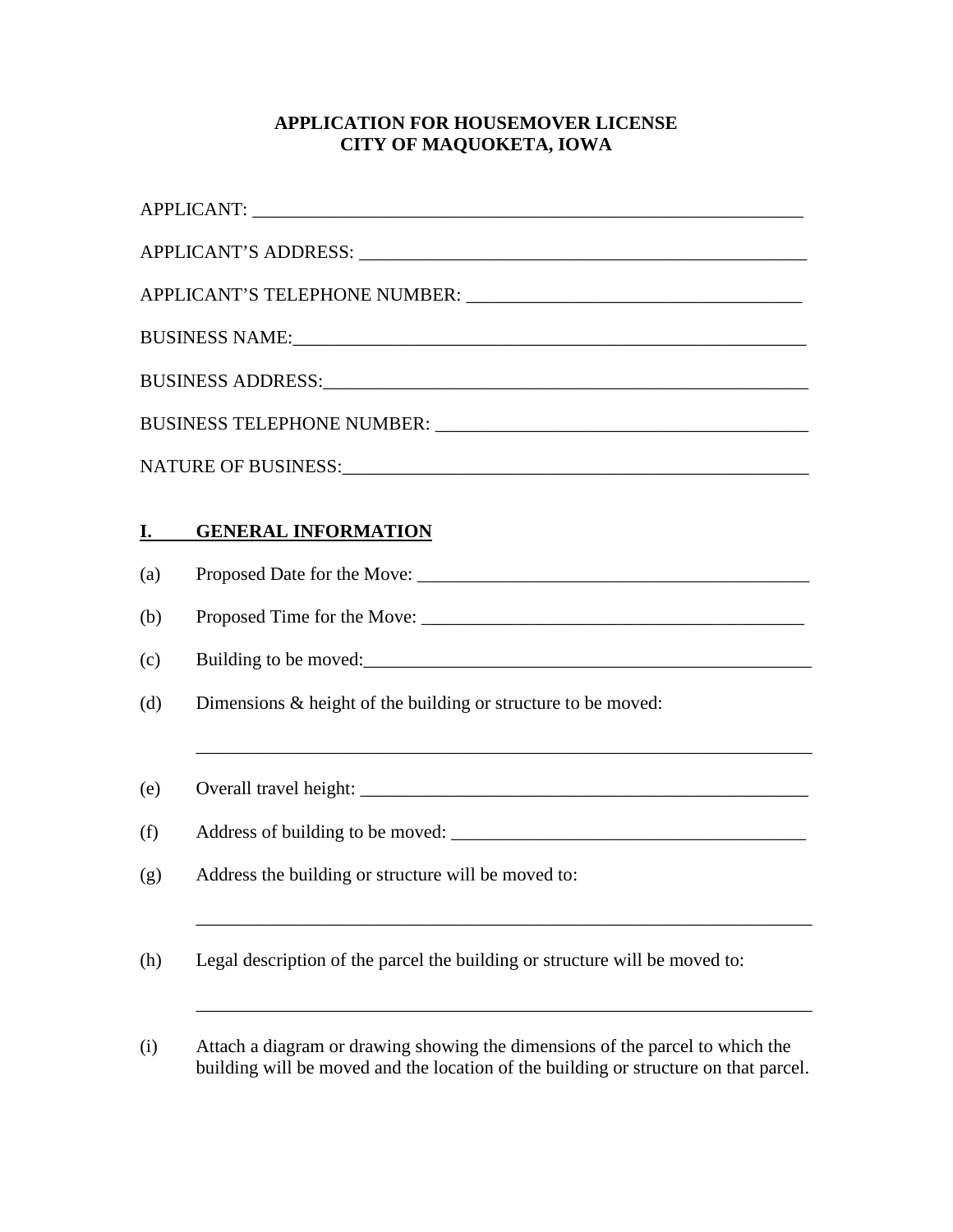(j) Attach a photograph of the building or structure to be moved, sufficient to demonstrate its length, width and height

#### **II. INSURANCE REQUIREMENTS**

 The applicant shall provide proof of workers compensation insurance covering his or her employees in compliance with Iowa law, and also public liability insurance issued in an amount and by a company or companies satisfactory to city covering personal injury, death or property damage suffered by anyone other than his or her employees during the course of the activities covered by the permit. The applicant shall furnish the city with a certificate or certificates of insurance of the insurance company or companies issuing the above-specified policy or policies of insurance at the time of the pre-moving conference and again on the date of the scheduled move, certifying that the applicant has such insurance in force.

| (a) | Name of Applicant's Insurance Agent:                                                                    |  |  |  |  |
|-----|---------------------------------------------------------------------------------------------------------|--|--|--|--|
| (b) | Address of Applicant's Insurance Agent:                                                                 |  |  |  |  |
| (c) | Name of Applicant's Insurance Company: _______                                                          |  |  |  |  |
| (d) |                                                                                                         |  |  |  |  |
|     | To be completed by City staff                                                                           |  |  |  |  |
| (e) | <i>Insurance Certificate Attached?</i> ( <i>at time of conference</i> ) $($ $)$ $yes$ $($ $)$ <i>no</i> |  |  |  |  |
| (f) | <i>Insurance Certificate Attached?</i> ( <i>at time of move</i> ) $($ $)$ $yes$ $($ $)$ <i>no</i>       |  |  |  |  |
| (g) | Insurance covers any damages that may occur from moving a building within the                           |  |  |  |  |

*City of Maquoketa ( ) yes ( ) no*

# **III. PRE-MOVING CONFERENCE**

Before issuance of a permit, a pre-moving conference shall be held. The premoving conference may include, but not be limited to, the Maquoketa Public Safety Committee, the City Manager, the Public Works Director, a representative from the Maquoketa Police Department, and any of these invited parties: a representative from each affected utility, a representative from each affected business, and any interested State or County representatives. All such representatives shall submit in writing, at or prior to the pre-moving conference, the conditions and requirements of their agencies. A general strategy for the move shall be planned and a date for the move shall be finalized at or following the pre-moving conference.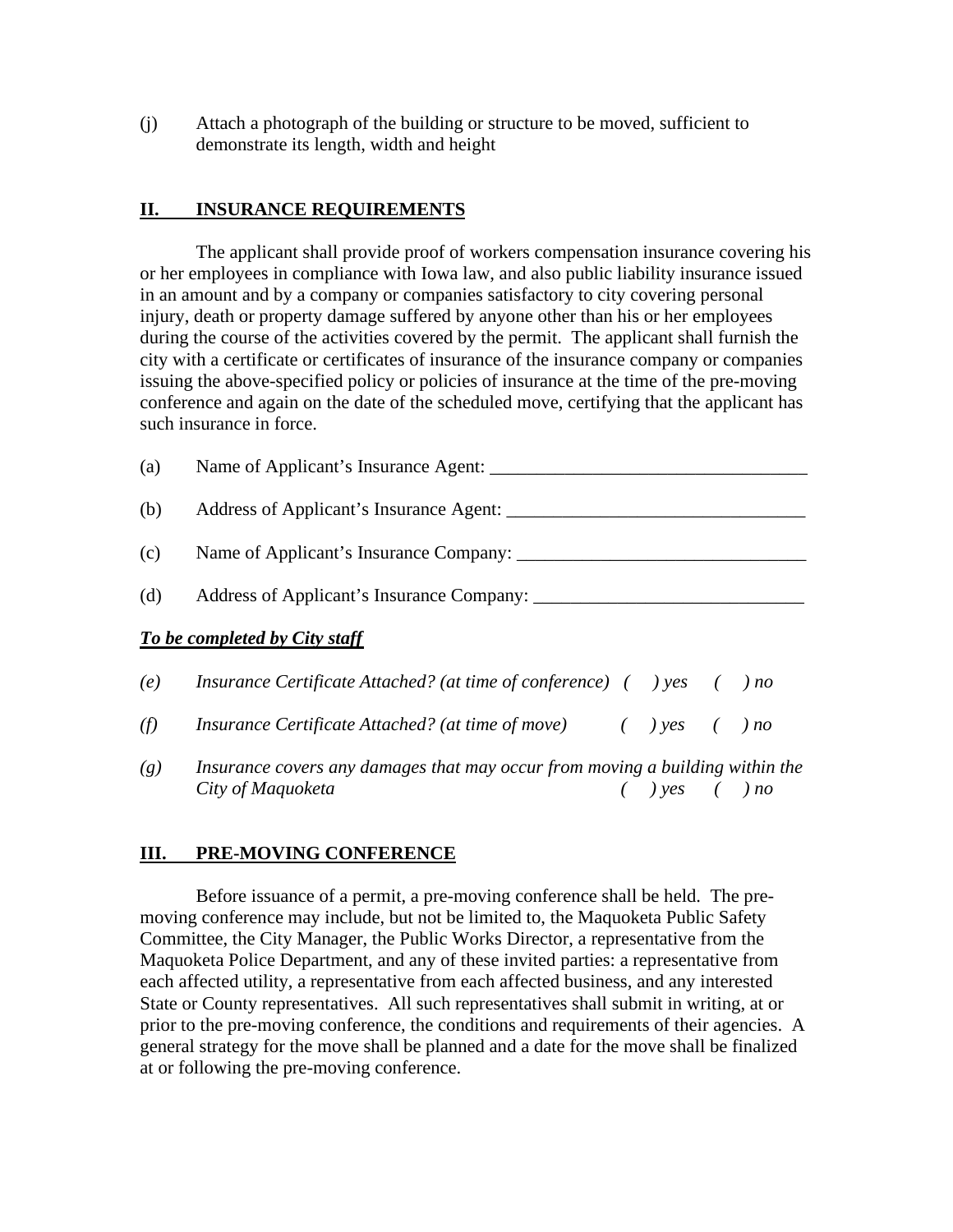(a) Attach a map showing the proposed route of the move

## *To be completed by City staff*

| $(b)$ Date held:                               |                             |
|------------------------------------------------|-----------------------------|
| <b>Representatives Attending Meeting:</b>      |                             |
| Name:                                          | $Company: \_\_$             |
| Conditions/Requirements Attached: () yes       | $( )$ no                    |
|                                                | $Company: \_\_$             |
| Conditions/Requirements Attached: () yes       | $( )$ no                    |
|                                                | $Company: \_\_$             |
| Conditions/Requirements Attached: () yes () no |                             |
|                                                |                             |
| Conditions/Requirements Attached: () yes () no |                             |
|                                                |                             |
| Conditions/Requirements Attached: () yes       | $($ $) no$                  |
|                                                | $Company: \_\_$             |
| Conditions/Requirements Attached: () yes       | $\left( \quad \right)$ no   |
| $Name: \_\_$                                   | $Company: \_\_$             |
| Conditions/Requirements Attached: () yes () no |                             |
| $Name: \_\_$                                   | $\frac{1}{\text{Company:}}$ |
| Conditions/Requirements Attached: () yes () no |                             |
|                                                |                             |
|                                                |                             |
|                                                |                             |
|                                                |                             |
|                                                |                             |

### **IV. FEES:**

The applicant shall pay a fee in the sum of \$25.00 to the City Clerk at the time the application is submitted. No application shall be processed until this fee shall be paid in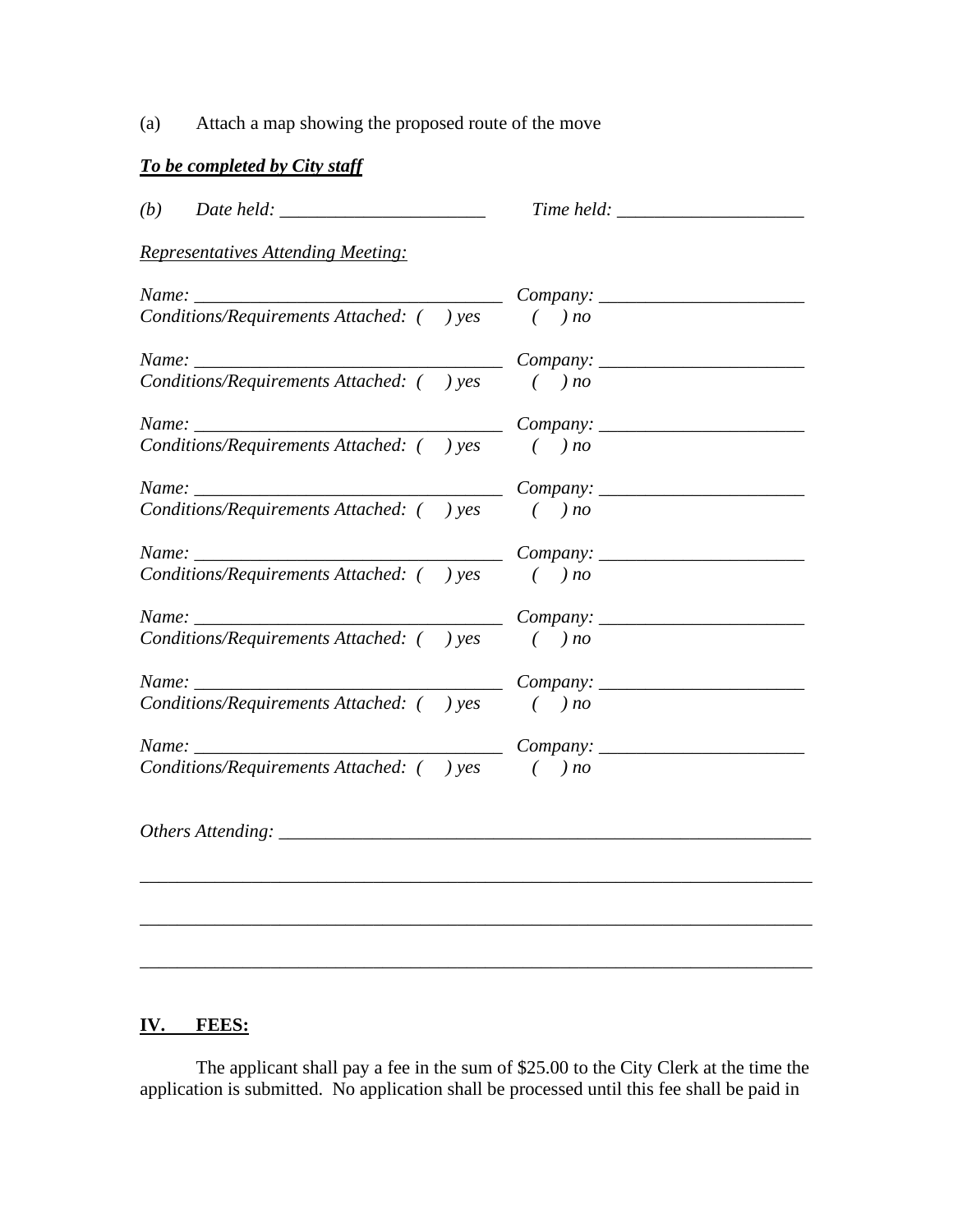full by the applicant. The fee shall be non refundable. The permit shall expire six (6) months following the date of issuance.

#### *To be completed by City staff*

*(a) Fee Paid: Receipt #: \_\_\_\_\_\_\_\_\_\_\_\_\_\_ Check #: \_\_\_\_\_\_\_\_\_\_\_\_\_\_\_* 

## **V. REIMBURSEMENT OF CITY COSTS**

An applicant to whom a permit is granted shall reimburse the city for all costs and expenses for materials and labor related to moving the building or structure that are incurred by the city. This obligation to reimburse shall include, but not be limited to, the cost of city staff and labor billed at an hourly rate, the cost of the city engineer incurred in connection with the project, any relocation costs incurred by the city, and the costs of labor and material to repair or replace any damaged public property or public improvements. The city may require the applicant to post a bond or letter or credit in a sum sufficient to cover these anticipate expenses.

#### *To be completed by City staff*

*(a) Bond or letter of credit: ( ) yes ( ) no*

*(b) Amount of bond or letter of credit:* 

## **VI. REFERENCES AND PREVIOUS EXPERIENCE**

(a) Please list any previous moving experience and/or references we may contact:

\_\_\_\_\_\_\_\_\_\_\_\_\_\_\_\_\_\_\_\_\_\_\_\_\_\_\_\_\_\_\_\_\_\_\_\_\_\_\_\_\_\_\_\_\_\_\_\_\_\_\_\_\_\_\_\_\_\_\_\_\_\_\_\_\_\_\_\_\_\_\_\_

\_\_\_\_\_\_\_\_\_\_\_\_\_\_\_\_\_\_\_\_\_\_\_\_\_\_\_\_\_\_\_\_\_\_\_\_\_\_\_\_\_\_\_\_\_\_\_\_\_\_\_\_\_\_\_\_\_\_\_\_\_\_\_\_\_\_\_\_\_\_\_\_

\_\_\_\_\_\_\_\_\_\_\_\_\_\_\_\_\_\_\_\_\_\_\_\_\_\_\_\_\_\_\_\_\_\_\_\_\_\_\_\_\_\_\_\_\_\_\_\_\_\_\_\_\_\_\_\_\_\_\_\_\_\_\_\_\_\_\_\_\_\_\_\_

I HEREBY CERTIFY receipt of a copy of Title III Community Protection, Chapter 10 Permits for Moving Buildings or Structures, of the Maquoketa City Code of Ordinances.

Signed this  $\qquad \qquad \text{day of} \qquad \qquad .20 \qquad .$ 

 $\overline{\phantom{a}}$  , which is a set of the set of the set of the set of the set of the set of the set of the set of the set of the set of the set of the set of the set of the set of the set of the set of the set of the set of th Signature of Applicant